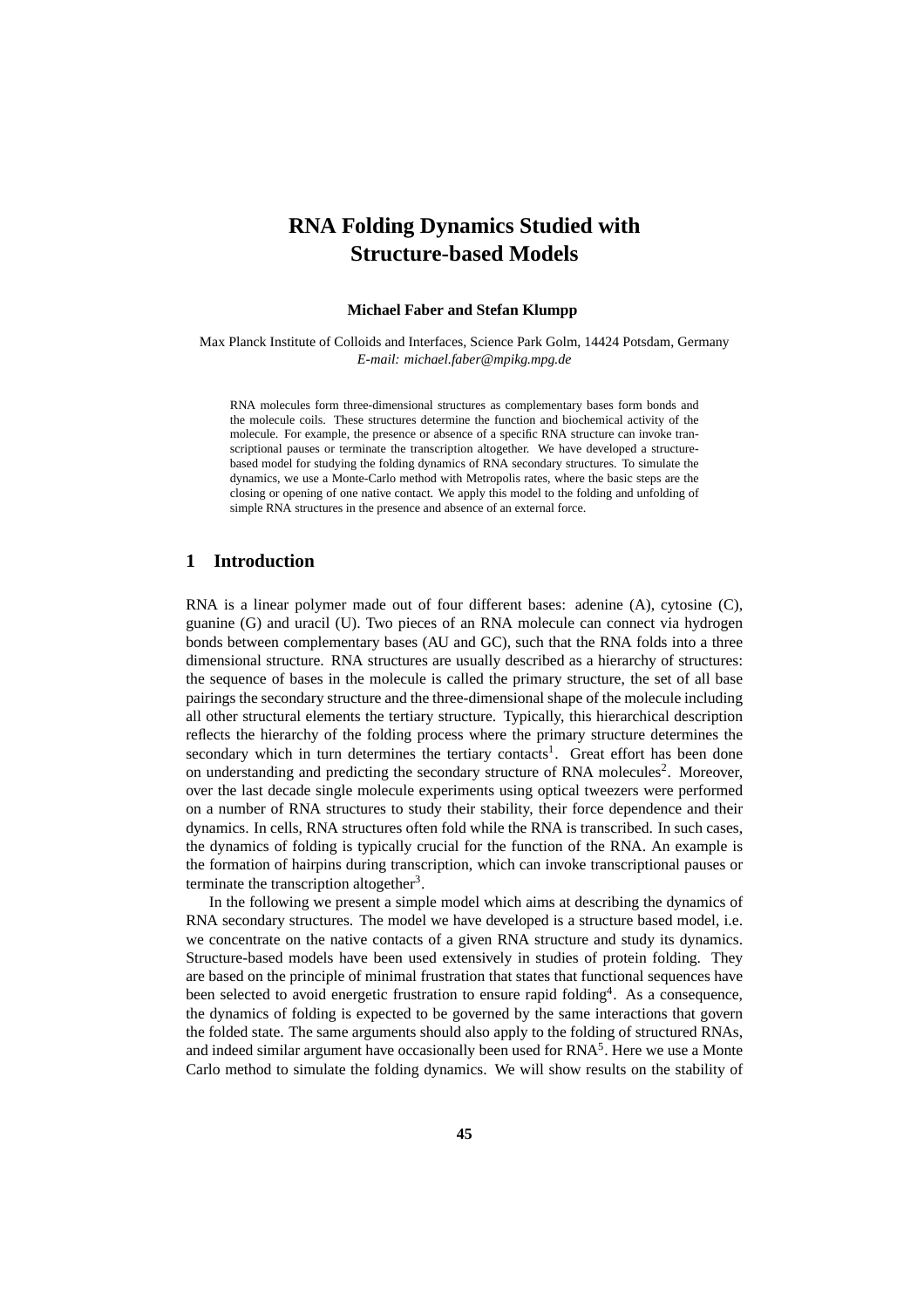secondary structures and the distributions of folding and unfolding times as well as on force induced unfolding.

#### **2 Model**

The secondary structures we consider consists of five basic structural motifs that arise from base pairing: simple unconfined single stranded pieces of RNA, helical regions of subsequent paired bases, hairpin loops that form an end to a helical region, internal loops with more then one outgoing helical region and bulges. If we number the bases of an RNA molecule  $\{1 \dots N\}$  the secondary structure can be described as a set of pairs  $(i, j)$ denoting the formed base pairs. Here we consider only structures without pseudo knots which is a common restriction in the prediction of secondary structures. Therefore two base pairs  $(i, j)$  and  $(i', j')$  must either fulfill  $i < i' < j' < j$  or  $i' < i < j < j'$ . These conditions ensure that no base pair can form between a base in the region separated by the first base pair  $(i, j)$  and a base outside that region.

Our RNA model is structure based. We take the RNA to be a sequence of bases where only specific, predefined contacts can be made between bases of that sequence. These positions are defined by the native (folded) structure of the RNA molecule. Here we restrict ourselves to contacts that form by base pairing, but additional types of contacts could also be included. Then the dynamics of the RNA molecule are analyzed using a Monte-Carlo method with Metropolis rates. The basic steps are the closing and opening of contacts. This is done by choosing a base pair randomly from the list of possible base pairs. If the chosen base pair exists already, then it might open, and if it does not exist, it may close. The probabilities for the opening or closing moves are calculated from the free energy difference of the structure before and after the step. We assume that the free energy of a structure can be calculated as a sum of energy contributions from the different structural motifs. Forming a base-pair is energetically favorable, on the other hand the formation of a loop constrains the RNA molecule which is entropically costly

$$
G_{\text{tot}} = \sum_{\text{all basepairs}} G_{\text{basepair}} + \sum_{\text{all loops}} G_{\text{loop}}.\tag{1}
$$

Here we use a simple parametrization of the free energies: We chose each base pair to contribute  $G_{\text{basepair}} = -2$  kcal/mol. Energy contributions of loops depend logarithmically on the loop length. For hairpin loops, which require  $n \geq 3$  bases in the loop, we take  $G_{\text{hairpin loop}}(n) = (5 + \ln(n/3))$  kcal/mol, while internal loops and bulges are assigned  $G_{\text{int loop}}(n) = (2 + ln(n))$  kcal/mol.

#### **3 Simulation Results**

In the following we will use a contrived and simple hairpin structure to demonstrate key features that our model describes. Our model structure consists of a loop closed by consecutive identical base pairs. Despite its simplicity, this structure already shows some universal properties which one can expect to find in more complicated systems. First we look at the behavior of a free hairpin (Fig. 1). Starting simulations with a fully closed structure, i.e. with all possible base pairs formed, we observe base pairs to open, and after some time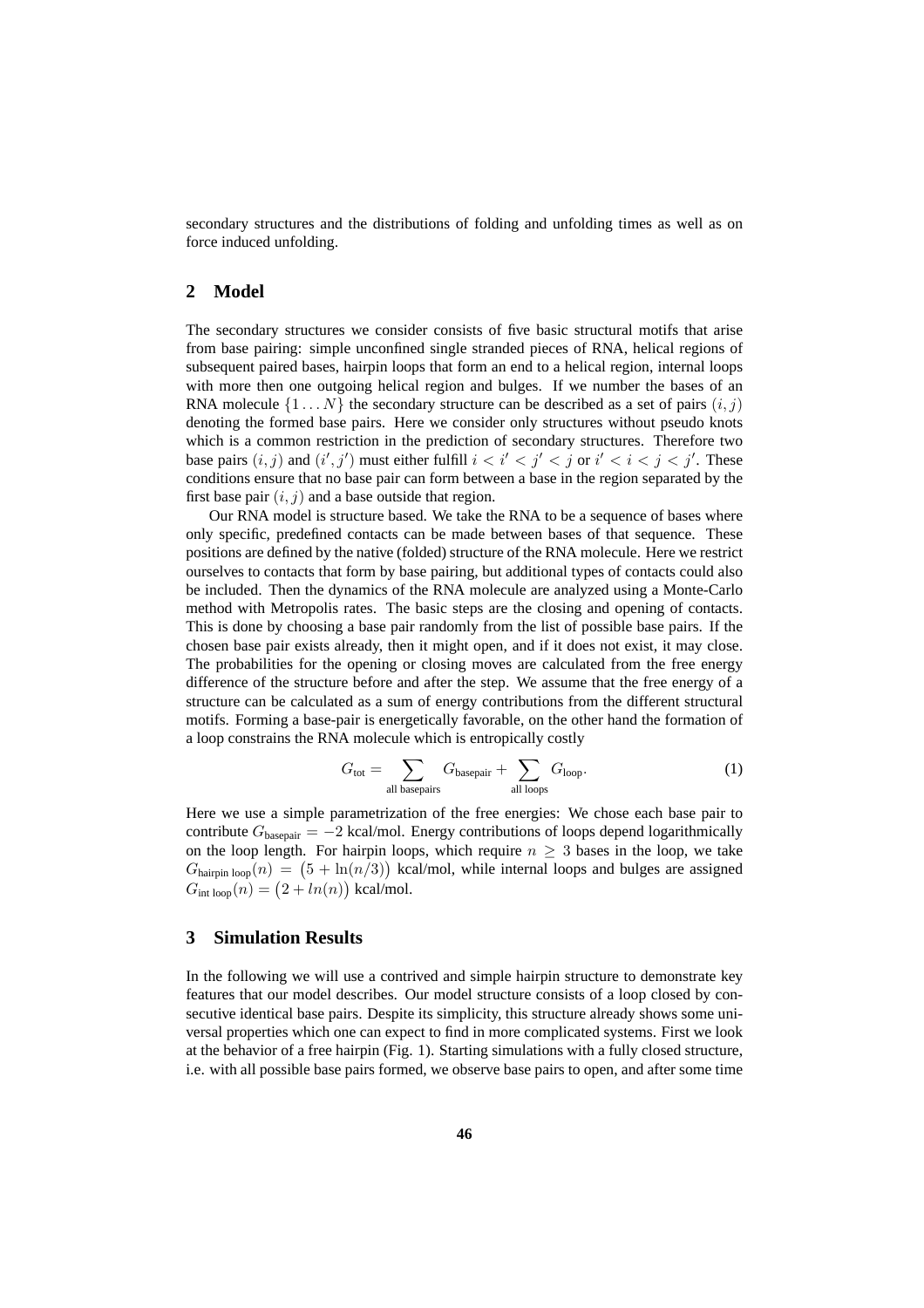

Figure 1. Lifetime (unfolding time) of a hairpin: left: Distribution of the lifetime of a hairpin with a 5 bp stem-The lifetime is defined as the time it takes to get from the state where all possible base pairs are closed to the state where all are open. right: Mean lifetime plotted as a function of the number of base pairs in the stem (red) and corresponding closing (folding) time (green).

all contacts are disconnected for the first time. We call this the lifetime or unfolding time of the hairpin. The distribution of unfolding times is exponential (Fig. 1(left)), a hallmark of two-state folding, as also indicated by experiments<sup>1</sup>. Likewise the distribution of folding times is also exponential. We then varied the length of the stem, i.e. the number of possible base pairs in the stem. The mean lifetime of the hairpin depends exponentially on the stem length, while the folding time, the time it takes to close a hairpin from a single stranded chain does not depend strongly on the stem length (Fig. 1(right)). This result is plausible since the limiting step of folding is the formation of the first bond, which is unfavorable due to the loss of entropy from the loop formation, while the other base pairs are closed very quickly once the first bond is formed.

Next, we use our model to simulate a hairpin under pulling forces. We introduce an additional energy term which goes with  $F_{ext} * \Delta x$ , where  $F_{ext}$  is a constant external force and  $\Delta x$  the relevant change in chain length arising from base pairing. We determine the equilibrium distribution between the folded and unfolded state as a function of the applied force. For a hairpin of length 5, we observe a sharp transition from mostly closed to mostly open at about 9 pN (Fig. 2), reminiscent of experimental observations for more complex hairpins<sup>6</sup>.

## **4 Concluding Remarks**

We have studied the folding and unfolding dynamics of simple RNA molecules with Monte Carlo simulations of a structure based model. With our model we are able to show the expected dynamic behavior of an RNA hairpin. As may be expected we find folding and unfolding times that are exponentially distributed. The folding of such a structure is mainly limited by the formation of the first base pair, while the dissolution strongly depends on the length of the stem which gives the stability of the folded state. Our model also allows us to introduce external forces on the RNA molecule. We see a typical force extension behavior where at a narrow force range the RNA changes from a folded to an unfolded formation. This model can also be extended towards a more detailed and more realistic, empirical